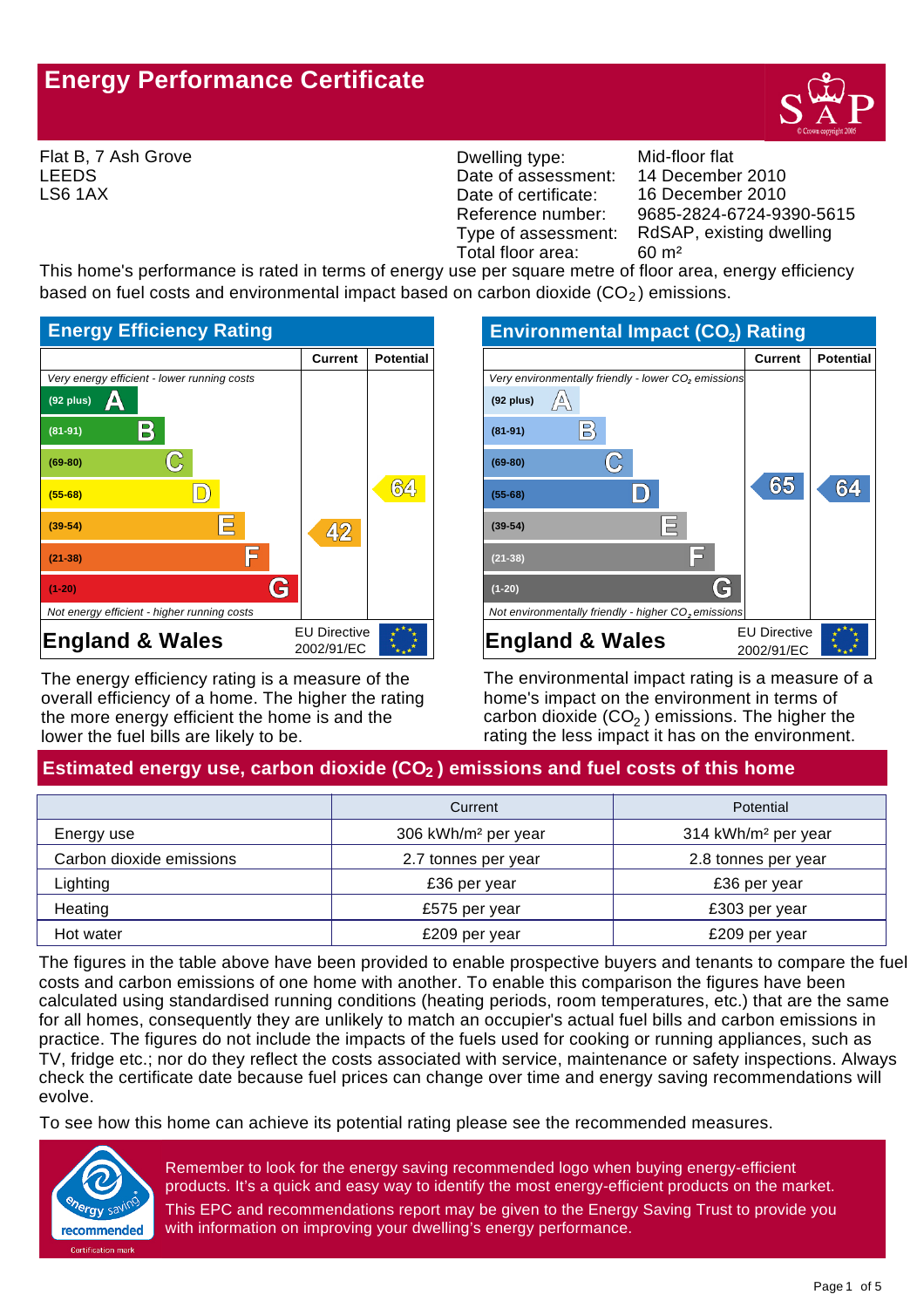# **About this document**

The Energy Performance Certificate for this dwelling was produced following an energy assessment undertaken by a qualified assessor, accredited by Northgate Information Solutions, to a scheme authorised by the Government. This certificate was produced using the RdSAP 2005 assessment methodology and has been produced under the Energy Performance of Buildings (Certificates and Inspections) (England and Wales) Regulations 2007 as amended. A copy of the certificate has been lodged on a national register.

| Assessor's accreditation number:                | <b>NGIS801260</b>                      |
|-------------------------------------------------|----------------------------------------|
| Assessor's name:                                | Mohammed Zeb                           |
| Company name/trading name:                      | MY EPC                                 |
| Address:                                        | 3 Cuncliffe Terrace, Bradford, BD8 7AS |
| Phone number:<br>Fax number:<br>E-mail address: | 07814 281496<br>info@myepc.co.uk       |

### **If you have a complaint or wish to confirm that the certificate is genuine**

Details of the assessor and the relevant accreditation scheme are as above. You can get contact details of the accreditation scheme from their website at http://www.northgate-dea.co.uk/ together with details of their procedures for confirming authenticity of a certificate and for making a complaint.

# **About the building's performance ratings**

Related party disclosure: No related party

The ratings on the certificate provide a measure of the building's overall energy efficiency and its environmental impact, calculated in accordance with a national methodology that takes into account factors such as insulation, heating and hot water systems, ventilation and fuels used. The average Energy Efficiency Rating for a dwelling in England and Wales is band E (rating 46).

Not all buildings are used in the same way, so energy ratings use 'standard occupancy' assumptions which may be different from the specific way you use your home. Different methods of calculation are used for homes and for other buildings. Details can be found at www.communities.gov.uk/epbd.

Buildings that are more energy efficient use less energy, save money and help protect the environment. A building with a rating of 100 would cost almost nothing to heat and light and would cause almost no carbon emissions. The potential ratings on the certificate describe how close this building could get to 100 if all the cost effective recommended improvements were implemented.

### **About the impact of buildings on the environment**

One of the biggest contributors to global warming is carbon dioxide. The way we use energy in buildings causes emissions of carbon. The energy we use for heating, lighting and power in homes produces over a quarter of the UK's carbon dioxide emissions and other buildings produce a further one-sixth.

The average household causes about 6 tonnes of carbon dioxide every year. Adopting the recommendations in this report can reduce and protect the environment. You could reduce emissions even more by switching to renewable energy sources. In addition there are many simple everyday measures that will save money, improve comfort and reduce the impact on the environment. Some examples are given at the end of this report.



#### **Click www.epcadviser.direct.gov.uk our online tool which uses information from this EPC to show you how to save money on your fuel bills.**

Further information about Energy Performance Certificates can be found under Frequently Asked Questions at www.epcregister.com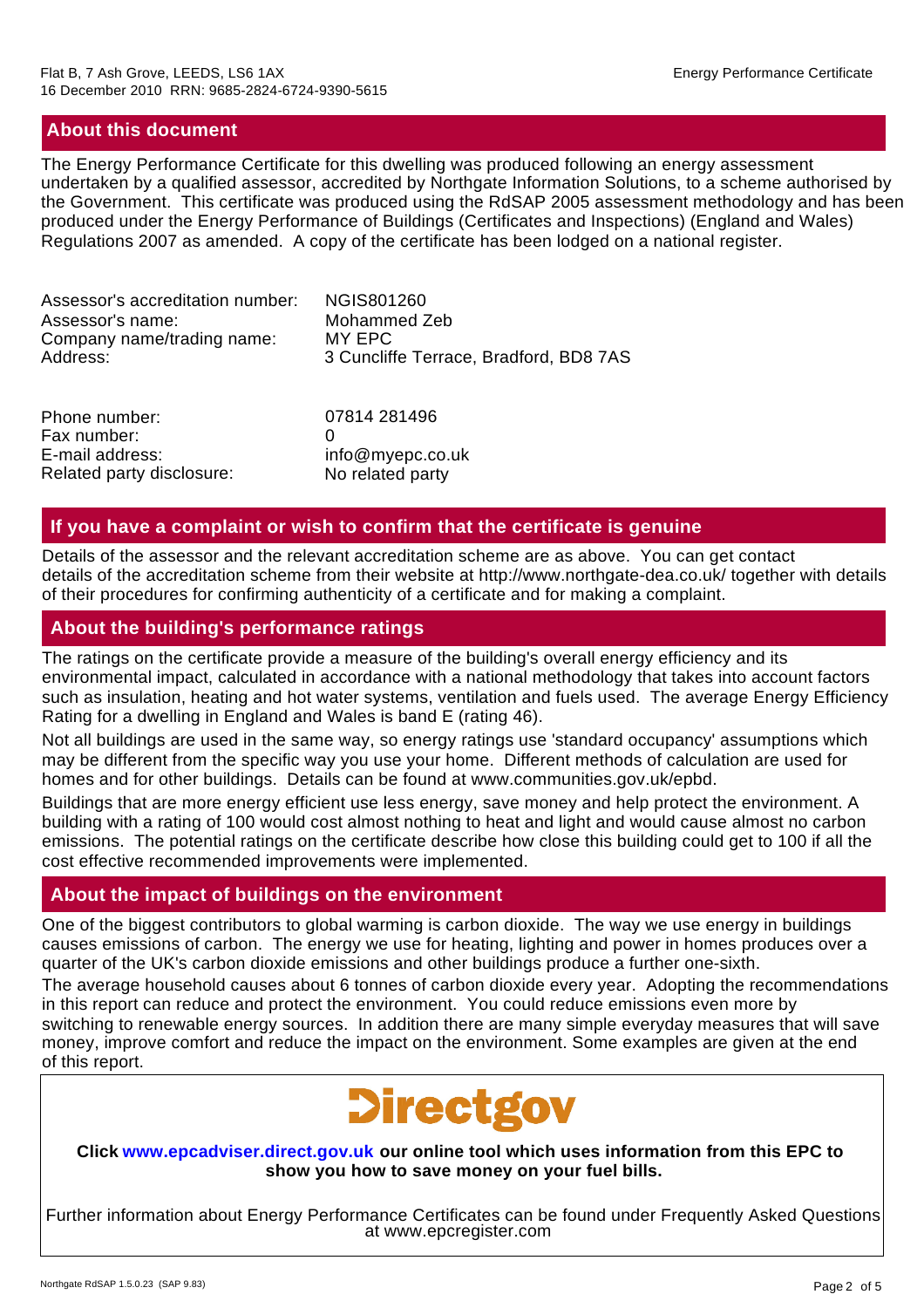# **Recommended measures to improve this home's energy performance**

Flat B, 7 Ash Grove LEEDS LS6 1AX

Date of certificate: 16 December 2010 Reference number: 9685-2824-6724-9390-5615

# **Summary of this home's energy performance related features**

The table below gives an assessment of the key individual elements that have an impact on this home's energy and environmental performance. Each element is assessed by the national calculation methodology against the following scale: Very poor / Poor / Average / Good / Very good. The assessment does not take into consideration the physical condition of any element. 'Assumed' means that the insulation could not be inspected and an assumption has been made in the methodology based on age and type of construction.

| Element                                                | Description                                    | Current performance      |               |
|--------------------------------------------------------|------------------------------------------------|--------------------------|---------------|
|                                                        |                                                | <b>Energy Efficiency</b> | Environmental |
| Walls                                                  | Solid brick, as built, no insulation (assumed) | Very poor                | Very poor     |
| Roof                                                   | (another dwelling above)                       |                          |               |
| Floor                                                  | (other premises below)                         |                          |               |
| Windows                                                | Fully double glazed                            | Good                     | Good          |
| Main heating                                           | No system present: electric heaters assumed    | Very poor                | Poor          |
| Main heating controls                                  | None                                           | Very poor                | Very poor     |
| Secondary heating                                      | None                                           |                          |               |
| Hot water                                              | Electric instantaneous at point of use         | Very good                | Poor          |
| Lighting                                               | Low energy lighting in all fixed outlets       | Very good                | Very good     |
| <b>Current energy efficiency rating</b><br>E 42        |                                                |                          |               |
| Current environmental impact (CO <sub>2</sub> ) rating |                                                |                          | D 65          |

#### **Low and zero carbon energy sources**

None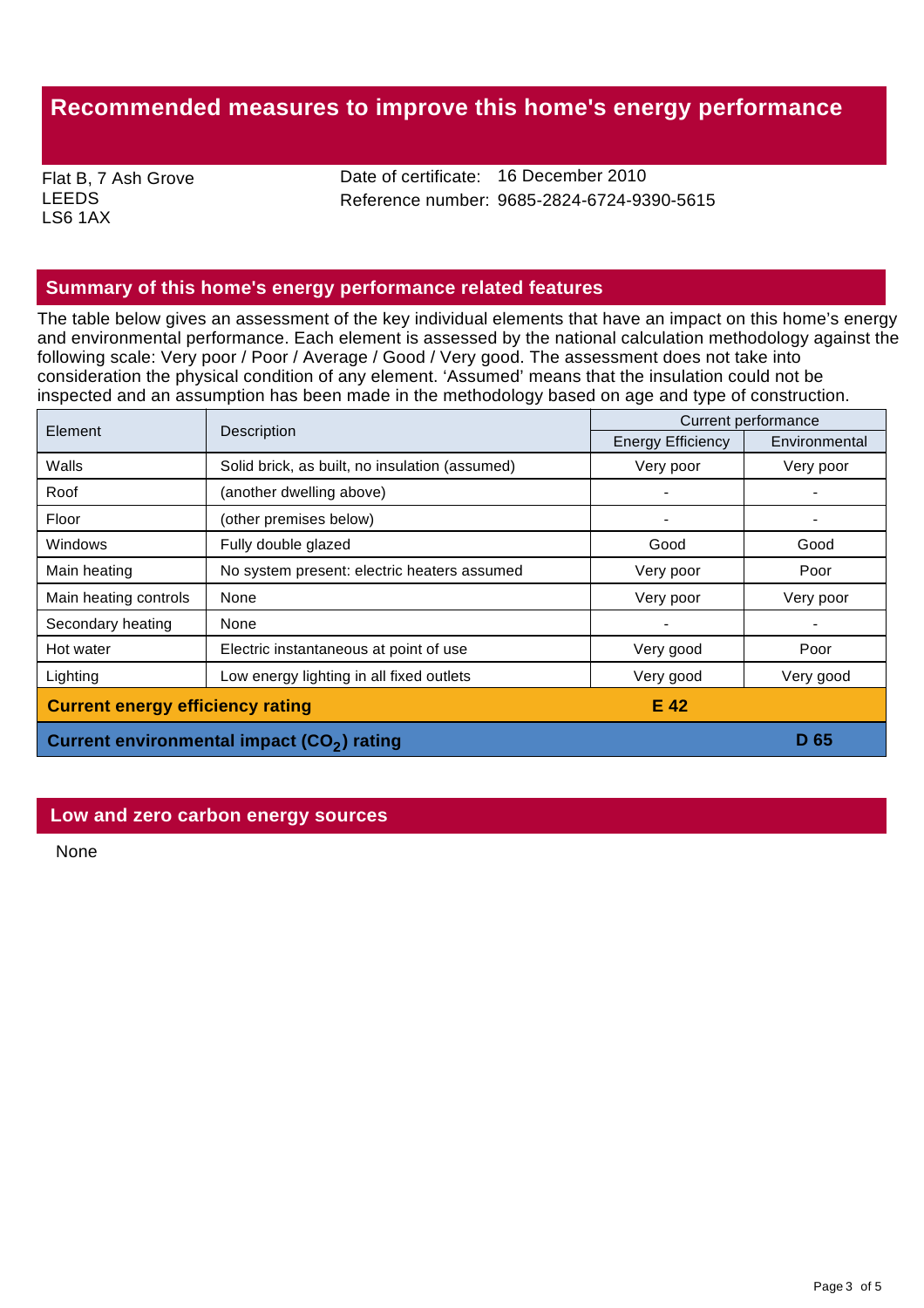### **Recommendations**

The measures below are cost effective. The performance ratings after improvement listed below are cumulative, that is they assume the improvements have been installed in the order that they appear in the table.

| <b>Higher cost measures</b>                              | <b>Typical savings</b> | Performance ratings after improvement |                      |
|----------------------------------------------------------|------------------------|---------------------------------------|----------------------|
|                                                          | per year               | Energy efficiency                     | Environmental impact |
| Fan-assisted storage heaters                             | £272                   | D 64                                  | D 64                 |
| Total                                                    | £272                   |                                       |                      |
| <b>Potential energy efficiency rating</b>                |                        | D 64                                  |                      |
| Potential environmental impact (CO <sub>2</sub> ) rating |                        |                                       | D 64                 |

### **Further measures to achieve even higher standards**

The further measures listed below should be considered in addition to those already specified if aiming for the highest possible standards for this home. However you should check the conditions in any covenants, planning conditions, warranties or sale contracts.

|                                              | <b>Typical savings</b> | Performance ratings after improvement |                             |
|----------------------------------------------|------------------------|---------------------------------------|-----------------------------|
|                                              | per year               | Energy efficiency                     | <b>Environmental Impact</b> |
| 2 50 mm internal or external wall insulation | £138                   | C 74                                  | C 77                        |
| <b>Enhanced energy efficiency rating</b>     |                        | C 74                                  |                             |
| Enhanced environmental impact $(CO2)$ rating |                        |                                       | C 77                        |

Improvements to the energy efficiency and environmental impact ratings will usually be in step with each other. However, they can sometimes diverge because reduced energy costs are not always accompanied by a reduction in carbon dioxide (CO $_{2}$ ) emissions.